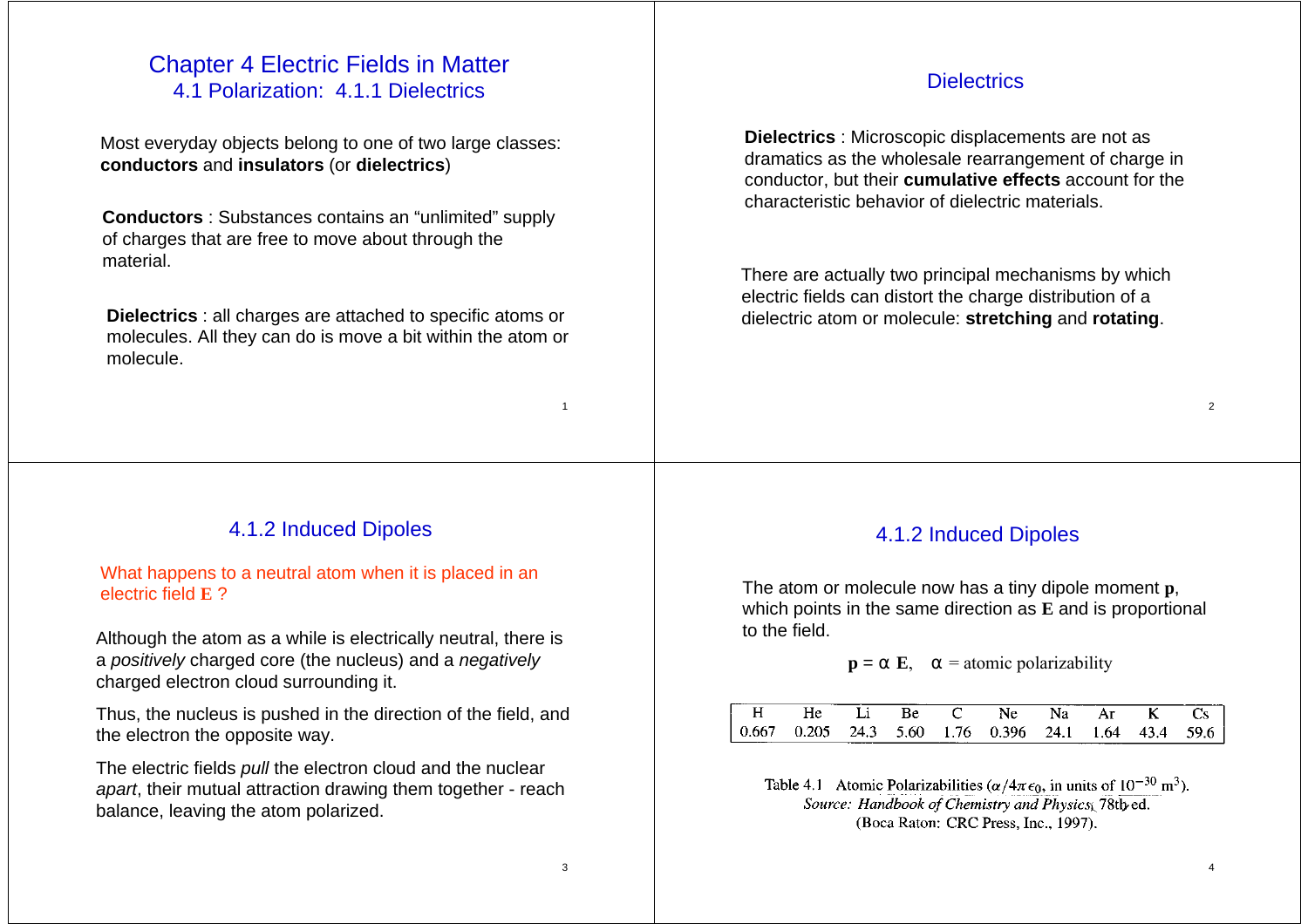Example 4.1 A primitive model for an atom consists of a point nuclear (+*q*) surrounded by a uniformly charged spherical cloud (-*q*) of radius *a*. Calculate the atomic polarizability of such an atom.

Sol. The actual displacements involved are extremely small. It is reason to assume that the electron cloud retains its spherical shape.

The equilibrium occurs when the nucleus is displaced a distance *d* from the center of the sphere.

The external field pushing the nucleus to the right exactly balances the internal field pulling it to the left. How?

$$
E_e = \frac{1}{4\pi\varepsilon_0} \frac{qd}{a^3} \qquad p = qd = (4\pi\varepsilon_0 a^3)E = \alpha E
$$
  

$$
\alpha = 4\pi\varepsilon_0 a^3 = 3\varepsilon_0 v \qquad \text{the atomic polarizability}_5
$$

**See Problem 2.18**

# Polarizability of Molecules

For molecules the situation is not quite so simple, because frequently they polarize more readily in some directions than others.

For instance, carbon dioxide  $CO<sub>2</sub>$ 



When the field is at some angle to the axis, you must resolve it into parallel and perpendicular components, and multiply each by the pertinent polarizability:

 $p = \mathbf{E} + \mathbf{E}$ 

In this case the induced dipple moment may not even be in the same direction as **E**.

### Sol.

The electric field inside a uniform charged sphere of radius *a*

$$
\mathbf{E}_e(r) = \frac{1}{4\pi r^2} \frac{\frac{4}{3}\pi \rho r^3}{\varepsilon_0} \hat{\mathbf{r}} = \frac{1}{3\varepsilon_0} \rho r \hat{\mathbf{r}}
$$
  
\n
$$
\therefore \mathbf{E}_e(a) = \frac{1}{4\pi\varepsilon_0} \frac{q}{a^3} r \hat{\mathbf{r}}, \text{ where } q = \frac{4}{3}\pi\rho a^3
$$

The electric field produces by two uniform charged spheres separated by **d**

$$
\mathbf{E}(\mathbf{r}) = \mathbf{E}_{q+}(\mathbf{r}_{+}) + \mathbf{E}_{q-}(\mathbf{r}_{-}) = \frac{1}{4\pi\varepsilon_{0}}\frac{q}{a^{3}}(\mathbf{r}_{+} - \mathbf{r}_{-})
$$
\n
$$
= \frac{1}{4\pi\varepsilon_{0}}\frac{q}{a^{3}}((\mathbf{r} - \frac{1}{2}\mathbf{d}) - (\mathbf{r} + \frac{1}{2}\mathbf{d})) = -\frac{1}{4\pi\varepsilon_{0}}\frac{q\mathbf{d}}{a^{3}}
$$
\n
$$
= -\frac{1}{4\pi\varepsilon_{0}a^{3}}\mathbf{p} \quad \therefore \quad \alpha = 4\pi\varepsilon_{0}a^{3}
$$

Polarizability Tensor

CO $_2$  is relatively simple, as molecules go, since the atoms at least arrange themselves in a straight line.

For a complete asymmetrical molecule, a more general linear relation between **E** and **p.**

$$
p_x = \alpha_{xx} E_x + \alpha_{xy} E_y + \alpha_{xz} E_z
$$
  
\n
$$
p_y = \alpha_{yx} E_x + \alpha_{yy} E_y + \alpha_{yz} E_z
$$
  
\n
$$
p_z = \alpha_{zx} E_x + \alpha_{zy} E_y + \alpha_{zz} E_z
$$

The set of nine constants  $\mathbf{v}_i$  constitute the polarizability tensor for the molecular.

It is always possible to choose "principal" axies such that the off-diagonal terms vanish, learning just three nonzero polarizabilities.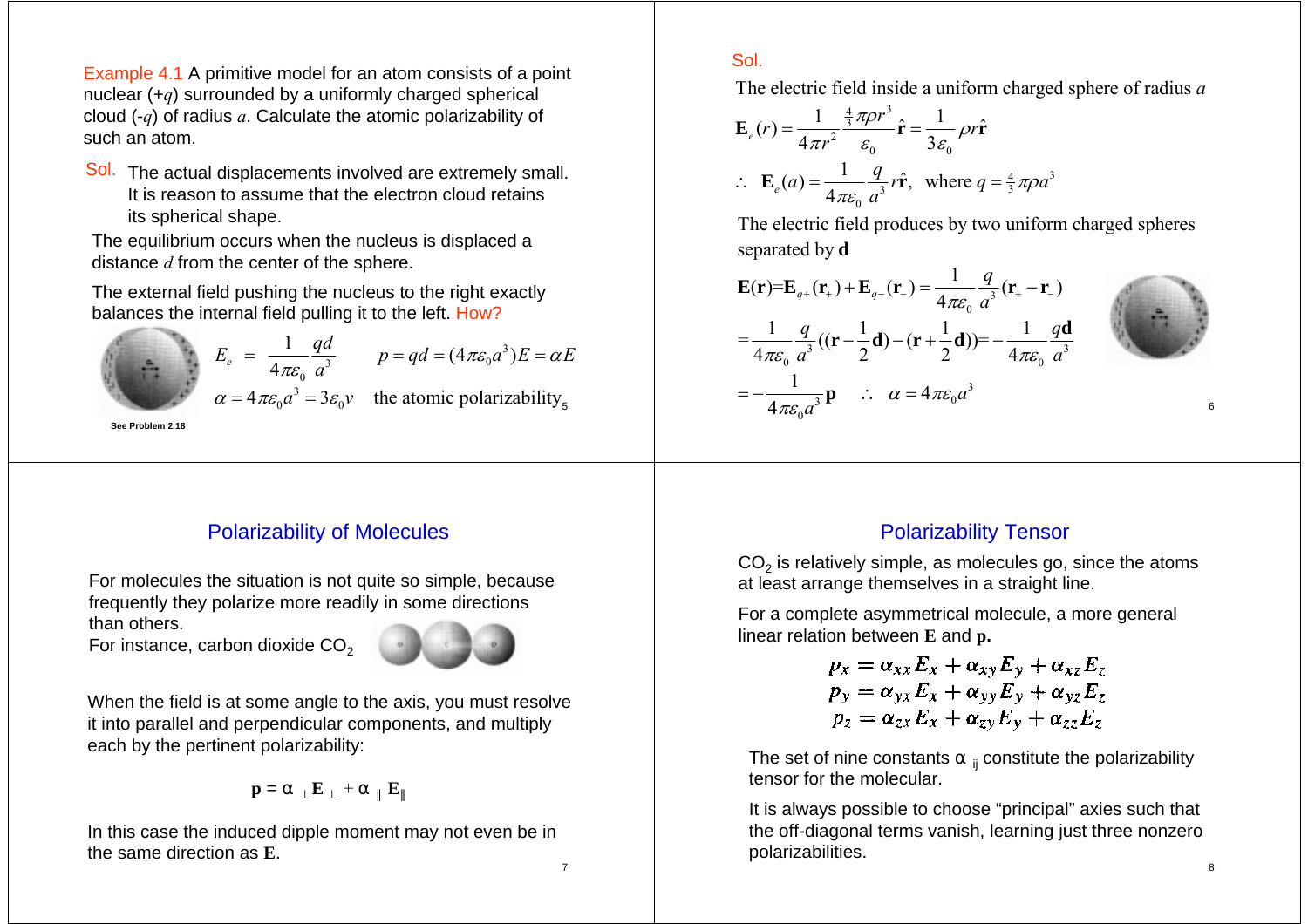## 4.1.3. Alignment of Polar Molecules

The neutral atom has no dipole moment to start with-- **p** was induced by the applied field **E**. However, some molecules have *built-in*, *permanent* dipole moment.



The dipole moment of water is usually large : 6.1\*10<sup>-30</sup> C\*m, which accounts for its effectiveness as solvent.

What happens when polar molecules are placed in an electric field ?? Rotating the contract of the contract of the contract of the contract of the contract of the contract of the contract of the contract of the contract of the contract of the contract of the contract of the contract of the

# Torque for a Permanent Dipole in Uniform Field

In a uniform field, the force on the positive end,  $\mathbf{F} = q\mathbf{E}$ , exactly cancels the force on the negative end. However, there will be a torque:



This dipole  $\mathbf{p} = q\mathbf{d}$  in a uniform field experiences a torque **N** <sup>=</sup>**p** <sup>x</sup>**E**

**N** is in such a direction as to line **p** up parallel to **E**, a polar molecule that is free to rotate will swing around until it points in the direction of the applied field.

## Net Force due to Field Nonuniformity

If the field is nonuniform, so that **F**+ does not exactly balance **F** -; There will be a net force on the dipole.

Of course, **E** must change rather abruptly for there to be significant in the space of one molecule, so this is not ordinarily a major consideration in discussing the behavior of dielectrics.

The formula for the force on a dipole in a uniform field is of some interest

$$
\textcircled{a different position}
$$
\n
$$
\mathbf{F} = \mathbf{F}_{+} + \mathbf{F}_{-} = q(\mathbf{E}_{+} - \mathbf{E}_{-}) = q(\Delta \mathbf{E}) = q((\mathbf{d} \quad \nabla)\mathbf{E})
$$
\n
$$
\mathbf{F} = (\mathbf{p} \quad \nabla)\mathbf{E}
$$

11

9

## 4.1.4. Polarization

#### What happens to a piece of dielectric material when it is placed in an electric field?

•Neutral atoms : Inducing tiny dipole moment, pointing in the same direction as the field (**stretching**)

•Polar molecules : experiencing a torque, tending to line it up along the field direction (**rotating**).

Results : A lot of little dipoles points along the direction of the field---the material becomes polarized.

A convenient measure of this of this effect is**P** <sup>≡</sup> dipole moment per unit volume, which is called the polarization.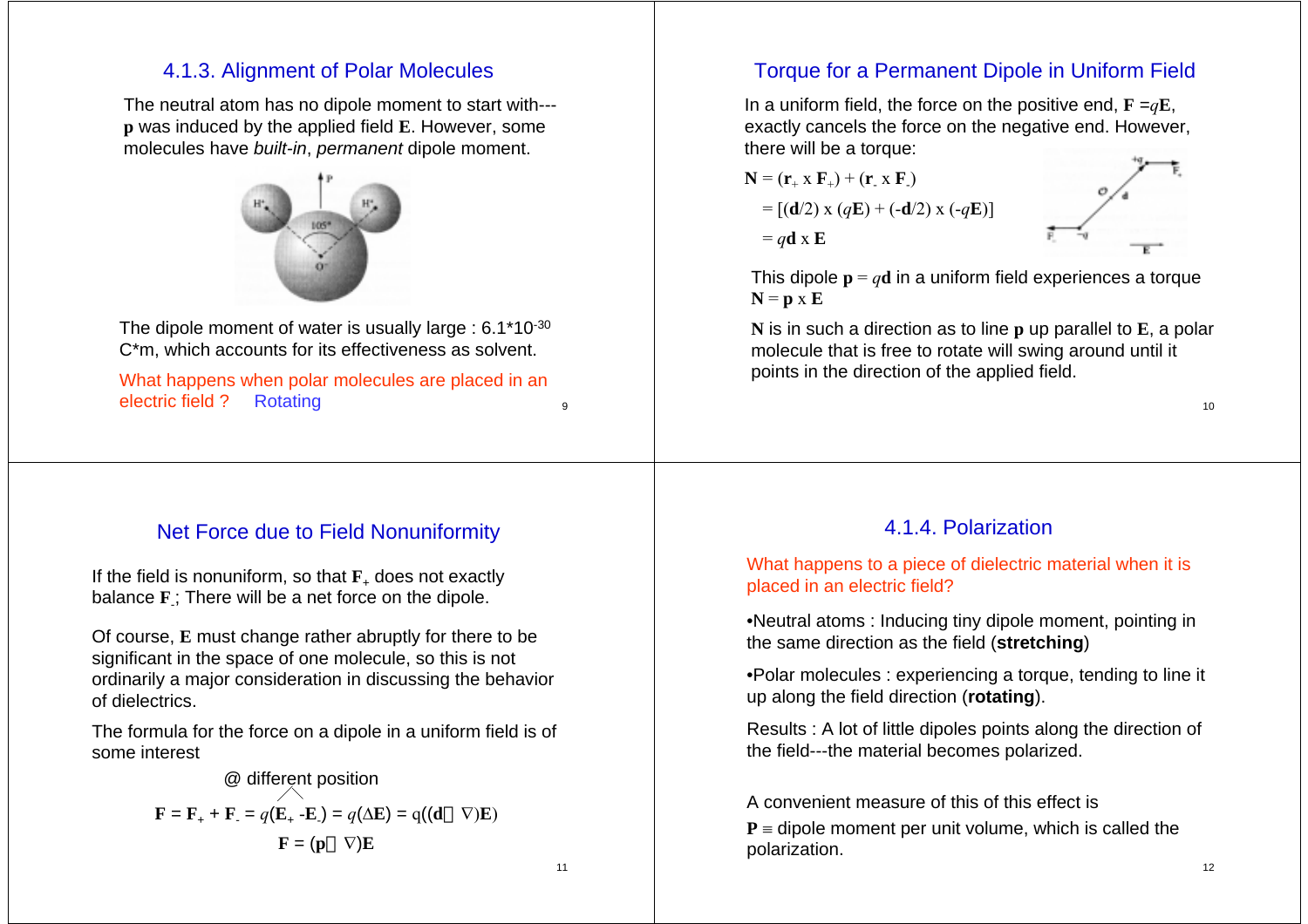Prob.4.2 According to quantum mechanics, the electron cloud for a hydrogen atom in ground state has a charge density

$$
\rho(r) = \frac{q}{\pi a^3} e^{-2r/a}
$$

Where *q* is the charge of the electron and *<sup>a</sup>* is the Bohr radius. Find the atomic polarizability of such an atom. [Hint: First calculate the electric field of the electron cloud,  $E_{\alpha}(r)$ ; then expand the exponential, assume *r*<<*a*.

Sol. For a more sophisticated approach, see W. A. Bowers, Am. J. Phys. **54**, 347 (1986).

# 4.2 The Field of a Polarized Object 4.2.1 Bound Charges

Suppose we have a piece of polarized material with polarization **P**. What is the field produced by this object? (It is easier to work with potential)

For a single dipole **p**, the potential is  $V(\mathbf{r}) = \frac{1}{4\pi\varepsilon_0} \frac{1}{\Gamma^2}$ where r is the vector form the dipole to the point at which we are evaluating the potential.  $V(\mathbf{r}) = \frac{1}{4\pi\epsilon_0} \frac{\hat{\mathbf{r}} \cdot \mathbf{p}}{\mathbf{r}^2}$ 



Example 3.10 A electric dipole consists of two equal and opposite charges separated by a distance *d*. Find the approximate potential at points far from the dipole.



13

#### Sol:

$$
V(\mathbf{r}) = \frac{q}{4\pi\varepsilon_0} \left( \frac{1}{|\mathbf{r} - \frac{d}{2}\hat{\mathbf{z}}|} - \frac{1}{|\mathbf{r} + \frac{d}{2}\hat{\mathbf{z}}|} \right) = \frac{q}{4\pi\varepsilon_0 r} \left( (1 - \varepsilon)^{-1/2} - (1 + \varepsilon)^{-1/2} \right)
$$
  
where  $\varepsilon = \frac{r'}{r} \left( \frac{r'}{r} - 2\cos\theta' \right) \approx \frac{d}{r} \cos\theta$  (if  $\frac{r'}{r} \ll 1$ , so  $\theta' \approx \theta$ )  

$$
V(\mathbf{r}) = \frac{q}{4\pi\varepsilon_0 r} \left( (1 - \varepsilon)^{-1/2} - (1 + \varepsilon)^{-1/2} \right) = \frac{q}{4\pi\varepsilon_0 r} \left( \frac{d}{r} \cos\theta \right) = \frac{1}{4\pi\varepsilon_0} \frac{qd\cos\theta}{r^2}
$$

$$
V(\mathbf{r}) = \frac{1}{4\pi\varepsilon_0} \frac{qd\cos\theta}{r^2} = \frac{1}{4\pi\varepsilon_0} \frac{\hat{\mathbf{r}} \cdot \mathbf{p}}{r^2} = \frac{p}{4\pi\varepsilon_0} \frac{\cos\theta}{r^2}
$$

15where  $P = qd$   $\uparrow$  pointing form negative charge to the positive charge.

#### 4.2.1 Bound Charges

For an infinitesimal dipole moment  $d\mathbf{p} = \mathbf{P}d\tau$ , the total potential is

$$
V(\mathbf{r}) = \frac{1}{4\pi\varepsilon_0} \int_{v} \frac{\hat{\mathbf{r}} \cdot d\mathbf{p}}{\mathbf{r}^2} = \frac{1}{4\pi\varepsilon_0} \int_{v} \frac{\hat{\mathbf{r}} \cdot \mathbf{P}(\mathbf{r}')}{\mathbf{r}^2} d\tau'
$$
  
Note that 
$$
\nabla'(\frac{1}{\mathbf{r}}) = \frac{\hat{\mathbf{r}}}{\mathbf{r}^2} \text{ with respect to the source coordinate.}
$$

$$
V = \frac{1}{4\pi\varepsilon_0} \int_{\mathbf{N}} \mathbf{P} \cdot \nabla'(\frac{1}{\mathbf{r}}) d\tau'
$$

commutative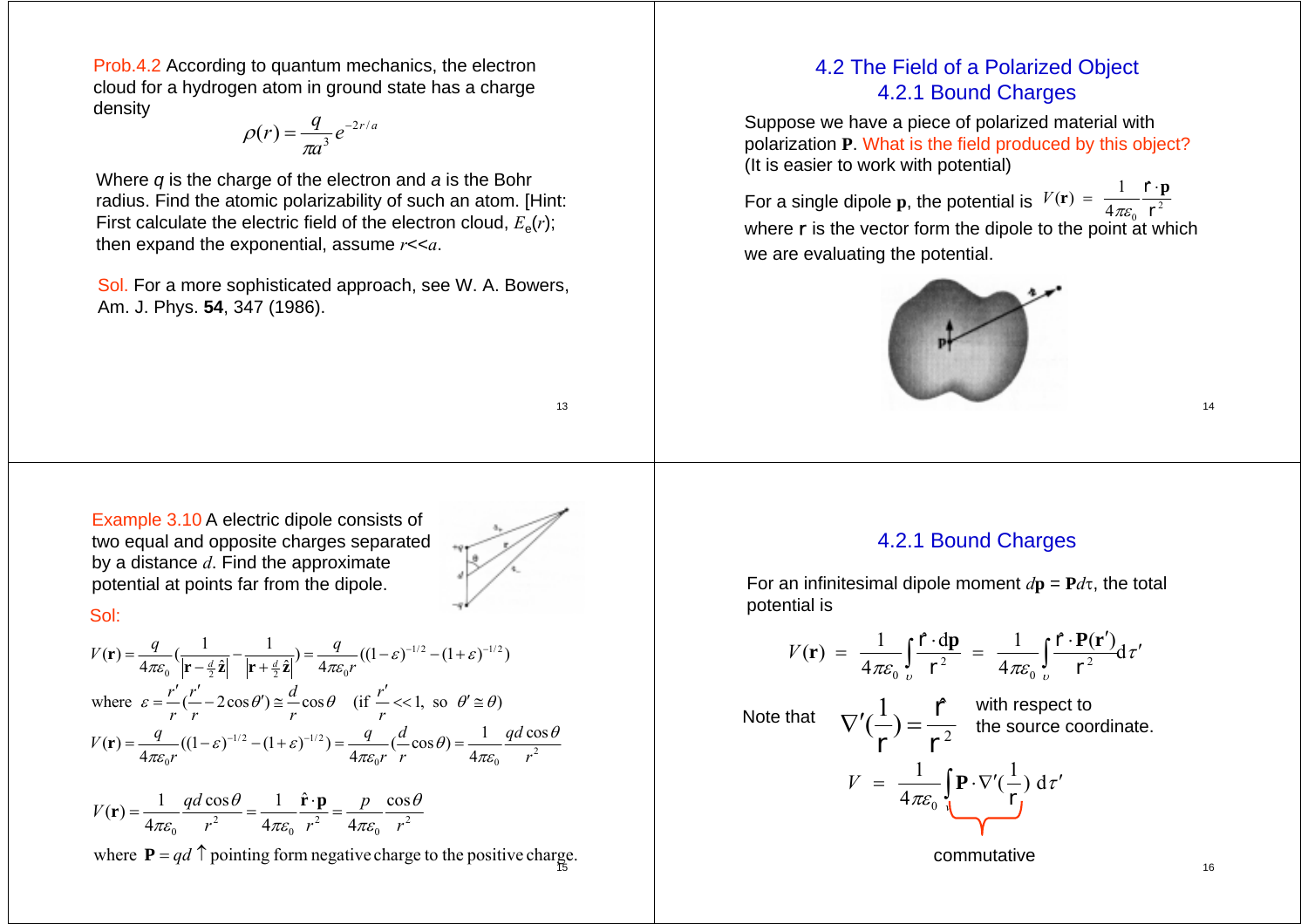### **Bound Charges**

Integrating by parts, using product rule, gives



0

## Bound Surface and Volume Charges

$$
\begin{cases}\n\sigma_{\text{b}} = \mathbf{P} \cdot \hat{\mathbf{n}} \\
\rho_{\text{b}} = -\nabla' \cdot \mathbf{P}\n\end{cases} \quad V = \frac{1}{4\pi\varepsilon_0} \oint_{S} \frac{\sigma_{\text{b}}}{r} da' + \frac{1}{4\pi\varepsilon_0} \int_{\nu} \frac{\rho_{\text{b}}}{r} d\tau'
$$

This means that the potential of a polarized object is the same as that produced by a surface charge plus a volume charge density.

Ex. 4.2 Find the electric field produced by a uniformly polarized sphere of radius *R*.



20  $-\int_0^{\pi} \frac{1}{r} \sum_{n=0}^{\infty} \left(\frac{R}{r}\right)^n P_n(\cos\theta') P \cos\theta' 2\pi R^2$ 0 $\frac{1}{4\pi\epsilon_0} \int_{-1}^{1} \sum_{r=0}^{\infty} \left(\frac{R}{r}\right)^n P_n(\cos\theta') P \cos\theta' 2\pi R^2 d\cos\theta'$ 00  $n=0$  $\int_{0}^{1} \frac{PR^{3}}{r^{2}} \cos^{2} \theta' d \cos \theta' = \frac{1}{3\varepsilon_{0}} \frac{PR^{3}}{r^{2}}$  $(r, 0, 0) = {1 \over 4\pi\epsilon_0} \int_0^{\pi} {1 \over r} \sum_{n=0}^{\infty} {R \choose r}^n P_n(\cos \theta') P \cos \theta' 2\pi R^2 \sin \theta' d\theta'$  $\frac{1}{\epsilon} \int_{0}^{1} \frac{PR^3}{\epsilon^2} \cos^2 \theta' d \cos \theta' = \frac{1}{\epsilon} \frac{PR^3}{\epsilon^2}$  (orthogonality  $2\varepsilon_0$ ,  $J_{-1}$ ,  $r^2$  and  $r^2$  only  $n=1$  survive  $V(r, 0, 0) = \frac{1}{4\pi\epsilon_0} \int_0^{\pi} \frac{1}{r} \sum_{n=0}^{\infty} \left(\frac{R}{r}\right)^n P_n(\cos\theta') P \cos\theta' 2\pi R^2 \sin\theta' d\theta' \quad r \ge R$  $\frac{1}{\pi \varepsilon_0}$   $\int_{-1}^{1} \sum_{r} (\frac{1}{r})^n P_n(\cos \theta') P \cos \theta' 2 \pi R^2 d \cos \theta$  $\frac{PR^3}{r^2}$  cos<sup>2</sup> $\theta' d$  cos  $\theta' = \frac{1}{3\varepsilon_0} \frac{PR^3}{r^2}$  (orthogony *n*  $rac{1}{\pi \varepsilon_0} \int_0^{\pi} \frac{1}{r} \sum_{n=0}^{\infty} (\frac{R}{r})^n P_n(\cos \theta') P \cos \theta' 2\pi R^2 \sin \theta' d\theta$  $\varepsilon_0$   $\frac{1}{r}$   $\frac{1}{r}$   $\frac{1}{s}$  $=\frac{1}{4\pi\epsilon}\int_0^{\pi}\frac{1}{r}\sum_{n=1}^{\infty}(\frac{R}{r})^n P_n(\cos\theta')P\cos\theta'2\pi R^2\sin\theta'd\theta'$   $r\geq$  $=\frac{1}{4\pi\epsilon}\int_{-1}^{1}\frac{1}{r}\sum_{n}^{\infty}(\frac{R}{r})^n P_n(\cos\theta')P\cos\theta'2\pi R^2d\cos\theta'$  $=\frac{1}{2\varepsilon_0}\int_{-1}^{1}\frac{PR^3}{r^2}\cos^2\theta'd\cos\theta'=\frac{1}{3\varepsilon_0}\frac{PR^3}{r^2}$  (orthogonality<br>only n=1 survive)  $-\int_0^{\pi} \frac{1}{R} \sum_{n=0}^{\infty} \left(\frac{I}{R}\right)^n P_n(\cos \theta') P \cos \theta' 2 \pi R^2$  $=\frac{1}{4\pi\epsilon_0}\int_{-1}^{1}\frac{1}{R}(\frac{r}{R})P_1(\cos\theta')\ P\cos\theta'2\pi R^2d\cos\theta'$ 0 $(r, 0, 0) = {1 \over 4\pi\epsilon_0} \int_0^{\pi} {1 \over R} \sum_{n=0}^{\infty} ({r \over R})^n P_n(\cos \theta') P \cos \theta' 2\pi R^2 \sin \theta' d\theta'$ orthogonality  $3\varepsilon_0$  (only *n*=1 survive  $V(r, 0, 0) = \frac{1}{4\pi\epsilon_0} \int_0^{\pi} \frac{1}{R} \sum_{n=0}^{\infty} \left(\frac{r}{R}\right)^n P_n(\cos\theta') P \cos\theta' 2\pi R^2 \sin\theta' d\theta'$   $r \le R$  $\frac{P}{\varepsilon_0}r$  (orthogon)  $rac{1}{\pi \varepsilon_0} \int_0^{\pi} \frac{1}{R} \sum_{n=0}^{\infty} \left(\frac{F}{R}\right)^n P_n(\cos \theta') P \cos \theta' 2\pi R^2 \sin \theta' d\theta$  $=\frac{1}{4\pi c}\int_0^{\pi}\frac{1}{R}\sum_{n=0}^{\infty}\left(\frac{r}{R}\right)^n P_n(\cos\theta')P\cos\theta'2\pi R^2\sin\theta'd\theta'$   $r\leq$  $=\frac{P}{3\varepsilon_0}r$  (orthogonality<br>only *n*=1 survive) Allow **r** <sup>a</sup>θ-dependence. 3  $r^2$  $\frac{1}{3\varepsilon_0} \frac{PR^3}{r^2} \cos \theta \quad (r > R)$  $(r, 0, 0) = \{$  $\frac{1}{3\varepsilon_0} r \cos \theta$   $(r < R)$  $V(r, 0, 0) = \begin{cases} \frac{1}{3\varepsilon_0} \frac{PR^3}{r^2} \cos\theta & (r > R) \\ \frac{P}{r^2} r \cos\theta & (r < R) \end{cases}$  $\frac{1}{\varepsilon_0} \frac{1}{r^2} \cos \theta$  $\frac{1}{\varepsilon_0}$ rcosθ  $= \begin{cases} \frac{1}{3\varepsilon_0} \frac{PR^3}{r^2} \cos \theta & (r > \\ \frac{P}{r^2} \cos \theta & (r < 1) \end{cases}$  $3\varepsilon_0$  (1)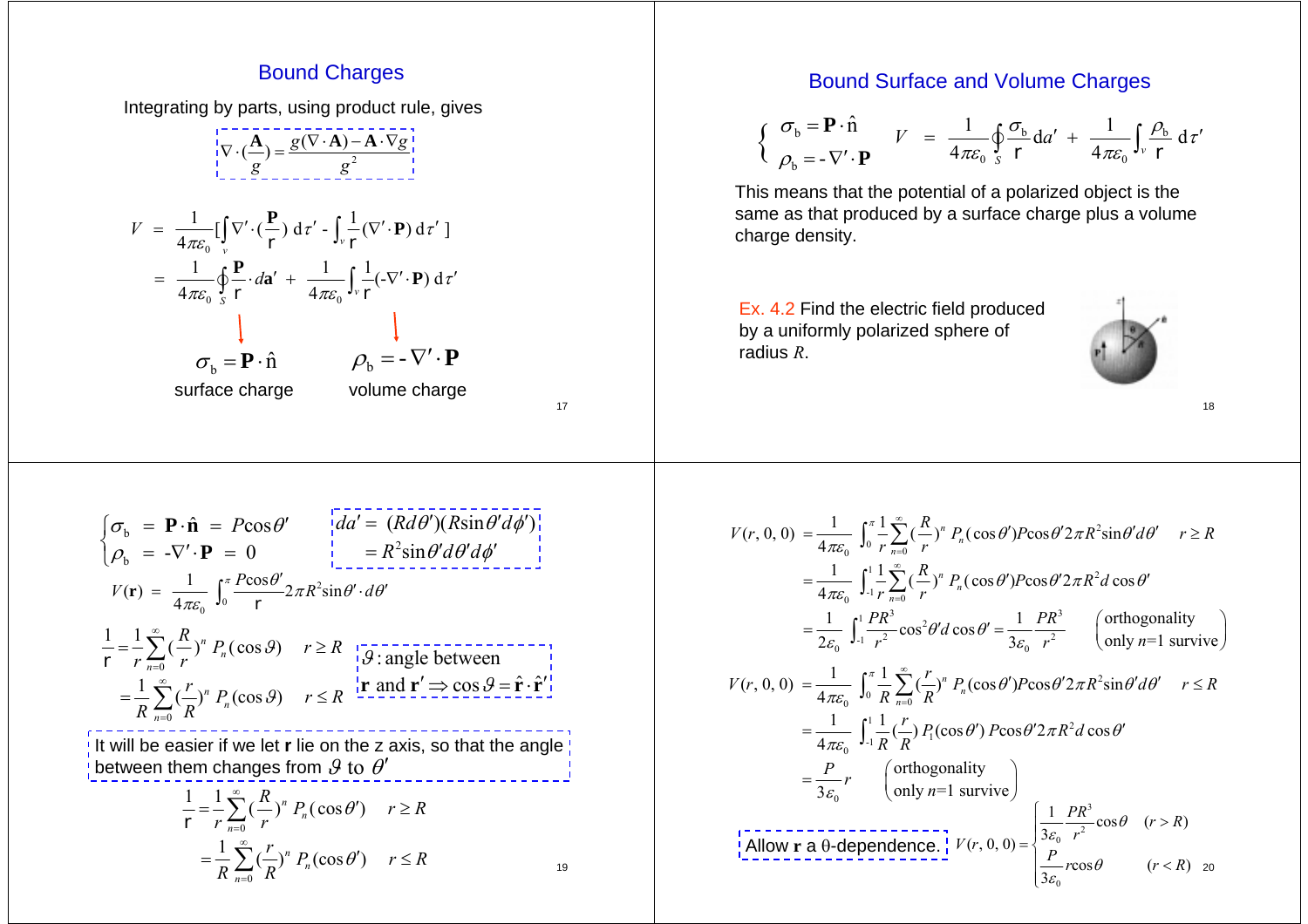## Electric field of a Uniformly Polarized Sphere



# Nonuniform Polarization  $\rightarrow$  The Bound Volume Charge

If the polarization is nonuniform, we get accumulations of bound charge within the material as well as on the surface.

The net bound charge in a given volume is equal and opposite to the amount that has been pushed out through the surface.



23

# 4.2.2 Physical Interpretation of Bound Charges What is the physical meaning of the bound charge? Consider a long string of dipoles.

The net charge at the ends is called the bound charge. The bound charge is no different from any other kind.

Consider a "tube" of dielectric with a given polarization **P**.



22

# Another Way of Analyzing the Uniformly Polarized Sphere

Example 4.3 Two spheres of charge: a positive sphere and a negative sphere. Without polarization the two are superimposed and cancel completely.



But when the material is uniformly polarized, all the plus charges move slightly upward and all the minus charges move slightly downward.

The two spheres no longer overlap perfectly: at the top there's a "cap" of leftover positive charge and at the bottom a cap of negative charge.

24This "leftover" charge is precisely the bound surface charge  $\sigma_{b}$ .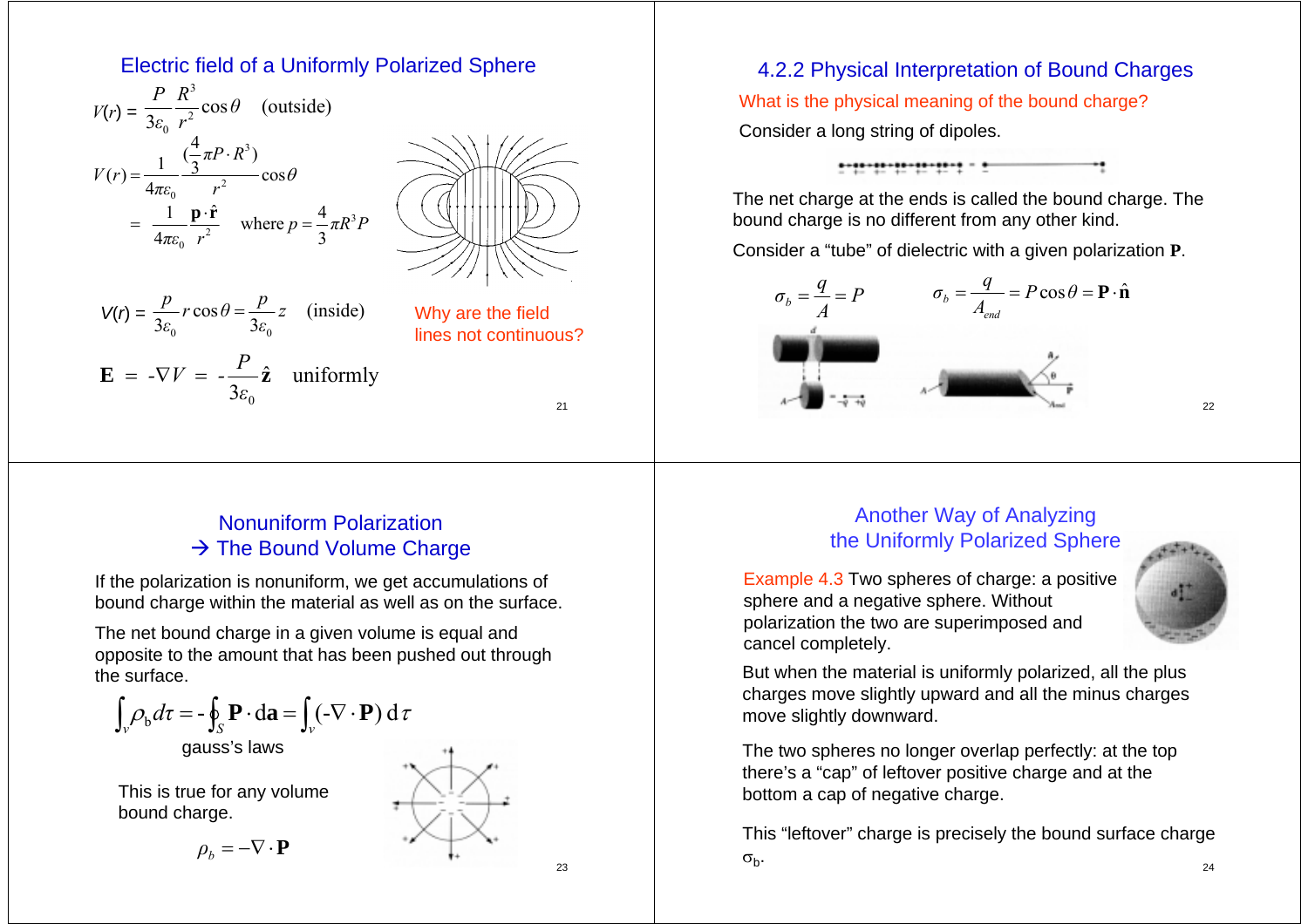# 4.2.3 The Field Inside a Dielectric

What kind of dipole are we actually dealing with, "pure" dipole or "physical" dipole?

Outside the dielectric there is no real problem, since we are far away from the molecules.

Inside the dielectric, however, we can hardly pretend to be far from all the dipoles.



# 4.2.3 The Field Inside a dielectric

The electric field inside matter must be very complicated, on the *microscopic* level, which would be utterly impossible to calculate, nor would it be of much interest.

The *macroscopic* field is defined as the average field over regions large enough to contain many thousand of atoms.

The macroscopic field smoothes over the uninteresting microscopic fluctuation and is *what people mean* when they speak of "the" field inside matter.

# The Macroscopic Field

The macroscopic field at **<sup>r</sup>**, consists the average field over the sphere due to all charge outside, plus the average due to all charge inside.

$$
\mathbf{E} = \mathbf{E}_{\text{out}} + \mathbf{E}_{\text{in}}
$$
\n
$$
V_{\text{out}} = \frac{1}{4\pi\epsilon_0} \int_{\text{outside}} \frac{\mathbf{f} \cdot \mathbf{P}(\mathbf{r}')}{r^2} d\tau'
$$
\n
$$
\mathbf{E}_{\text{in}} = -\frac{1}{4\pi\epsilon_0} \frac{\mathbf{p}}{R^3} = -\frac{1}{4\pi\epsilon_0} \frac{\frac{4}{3}\pi R^3 \mathbf{P}}{R^3} = -\frac{1}{3\epsilon_0} \mathbf{P}
$$
\n
$$
V(\mathbf{r}) = \frac{1}{4\pi\epsilon_0} \int_{R \to 0} \frac{\mathbf{f} \cdot \mathbf{P}(\mathbf{r}')}{r^2} d\tau'
$$

where the integral runs over the entire volume of the dielectric.

27

# Homework #7

Problems: 2, 9, 10, 16, 31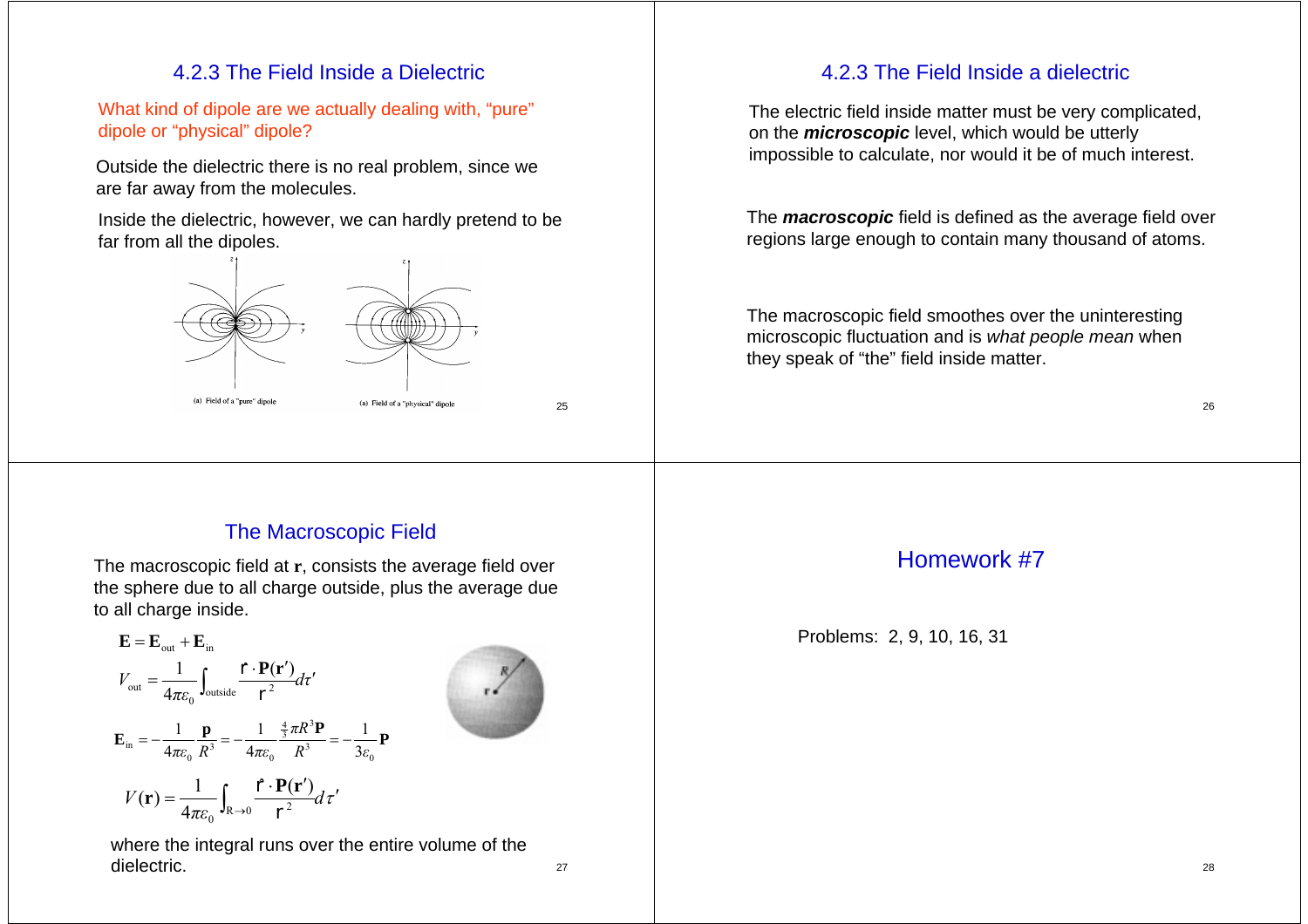## 4.3 The Electric Displacement 4.3.1 Gauss's Law in the Presence of Dielectric

The effect of polarization is to produce accumulation of bound  $\mathbf{p}_b = -\nabla \cdot \mathbf{P}$  within the dielectric and  $\sigma_{\rm b} = \mathbf{P} \cdot \hat{\mathbf{n}}$  on the surface.

Now we are going to treat the field caused by both bound charge and free charge.  $\;\rho=\rho_{\rm f}+\rho_{\rm b}$ 

$$
= \rho_{\rm f} - \nabla \cdot \mathbf{P} = \varepsilon_0 \nabla \cdot \mathbf{E}
$$

where **E** is now the total field, not just that portion generated by polarization .  $\varepsilon_{0} \nabla \cdot \mathbf{E} + \nabla \cdot \mathbf{P} = \rho_{\mathrm{f}}$ 

$$
\nabla \cdot (\varepsilon_0 \mathbf{E} + \mathbf{P}) = \rho_f
$$

Let  $\mathbf{D} = \varepsilon_{\textnormal{0}} \mathbf{E} + \mathbf{P}$  the electric displacement Gauss's law reads  $=\rho_{\rm_f}$  $\nabla \cdot \mathbf{D} = \rho_{\rm f}$  30

29

Example 4.4 A long straight wire, carrying uniform line charge  $\lambda$ , is surrounded by rubber insulation out to a radius *a*. Find the electric displacement .



Sol : Drawing a cylindrical Gaussian surface, of radius *<sup>s</sup>* and length *L*, and applying the new Gauss's law , we find

$$
\text{Inside } D(2\pi sL) = \lambda L \implies \mathbf{D} = \frac{\lambda}{2\pi s} \hat{\mathbf{s}} \quad \therefore \mathbf{E} = \frac{\lambda}{2\pi s \varepsilon_r \varepsilon_0} \hat{\mathbf{s}}
$$

Outside 
$$
D(2\pi sL) = \lambda L \implies \mathbf{D} = \frac{\lambda}{2\pi s} \hat{\mathbf{s}} \therefore \mathbf{E} = \frac{\lambda}{2\pi s \varepsilon_0} \hat{\mathbf{s}}
$$

## Gauss's Law in the Presence of Dielectric

$$
\nabla \cdot \mathbf{D} = \rho_{\rm f} \Rightarrow \oint \mathbf{D} \cdot d\mathbf{a} = Q_{f_{\rm enc}} \qquad \qquad \text{The total free charge} \qquad \text{enclosed in the volume}
$$

In a typical problem, we know  $\rho_f$ , but not  $\rho_b$ . So this equation allows us to deal with the information at hand.

#### What is the contribution of the bound surface charge?

The bound surface charge  $\sigma_{\rm b}$  can be considered as  $\rho_{\rm b}$ varies rapidly but smoothly within the "skin".

So Gauss's law can be applied elsewhere .

#### 4.3.2 A Deceptive Parallel

"To solve problems involving dielectrics, you just forget all about the bound charge calculate the field as you ordinarily would, only call the answer **D** instead of **E**"

#### ⇑ This conclusion is false.

For the divergence along is insufficient to determine a vector field; you need to know the curl as well.

$$
\nabla \times \mathbf{D} = \varepsilon_0 (\nabla \times \mathbf{E}) + \nabla \times \mathbf{P} = \nabla \times \mathbf{P} \quad \text{not always zero}
$$

Since the curl of **D** is not always zero, **D** cannot be expressed as the gradient of a scalar.

Advice : If the problem exhibits *spherical*, *cylindrical*, or *plane* symmetry, then you can get **D** directly from the generalized Gauss's law.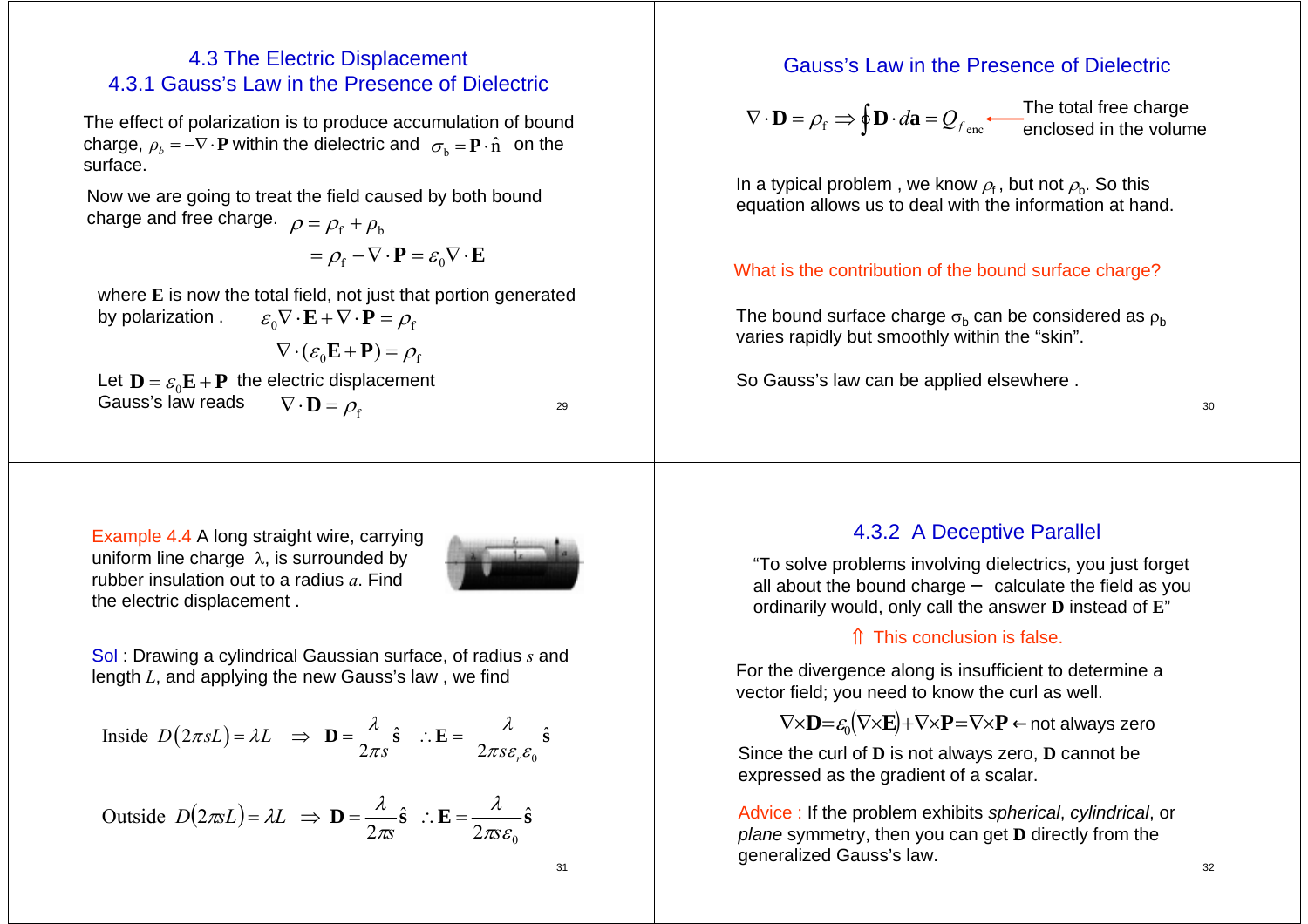## 4.3.3 Boundary Conditions

The electrostatic boundary condition in terms of **E**

$$
E_{above}^{\perp} - E_{below}^{\perp} = \frac{\sigma}{\varepsilon_0}
$$
  
\n
$$
E_{above}^{\prime\prime} - E_{below}^{\prime\prime} = 0
$$
  
\n
$$
\nabla \cdot \mathbf{E} = \frac{\rho}{\varepsilon_0}
$$
  
\n
$$
\nabla \times \mathbf{E} = 0
$$

The electrostatic boundary condition in terms of **D**

$$
D_{\text{about}}^{\perp} - D_{\text{below}}^{\perp} = \sigma_f \qquad \qquad \nabla \cdot \mathbf{D} = \rho_f
$$

$$
D_{above}^{\prime\prime} - D_{below}^{\prime\prime} = P_{above}^{\prime\prime} - P_{below}^{\prime\prime} \qquad \nabla \times \mathbf{D} = \nabla \times \mathbf{P}
$$

33

# 4.4 Linear Dielectric4.4.1 Susceptibility and Permittivity

For many substances, the polarization is proportional to the field, provided **E** is not too strong.

 $P={\varepsilon_{\,0}}{\chi_{_e}}E \qquad \chi_{_e}$ :the electric susceptibility of the medium dimensionless

materials that obey above equation is called linear dielectrics .

The total field **E** may be due in part to free charges and in part to the polarization itself .

34

# Permittivity and Dielectric Constant

We cannot compute **P** directly from this equation:



# Linear Media & Dielectric Constant

In linear media ,

$$
\mathbf{D} = \varepsilon_0 \mathbf{E} + \mathbf{P} = \varepsilon_0 \mathbf{E} + \varepsilon_0 \chi_e \mathbf{E} = \varepsilon_0 \left( 1 + \chi_e \right) \mathbf{E} = \varepsilon \mathbf{E}
$$
  
where,  $\varepsilon = \varepsilon_0 \left( 1 + \chi \right)$   $\varepsilon_r = \frac{\varepsilon}{\varepsilon_0} = 1 + \chi_e$ 

Permittivity of the material Relative permittivity

or dielectric constant

| Material                              | Dielectric Constant | Material                             | Dielectric Constant |
|---------------------------------------|---------------------|--------------------------------------|---------------------|
| Vacuum                                |                     | Benzene                              | 2.28                |
| Helium                                | 1.000065            | Diamond                              | 5.7                 |
| Neon                                  | 1.00013             | Salt                                 | 5.9                 |
| Hydrogen                              | 1.00025             | Silicon                              | 11.8                |
| Argon                                 | 1.00052             | Methanol                             | 33.0                |
| Air (dry)                             | 1.00054             | Water                                | 80.1                |
| Nitrogen                              | 1.00055             | Ice $(.30^{\circ} \text{ C})$        | 99                  |
| Water vapor $(100^{\circ} \text{ C})$ | 1.00587             | KTaNbO <sub>3</sub> ( $0^{\circ}$ C) | 34,000              |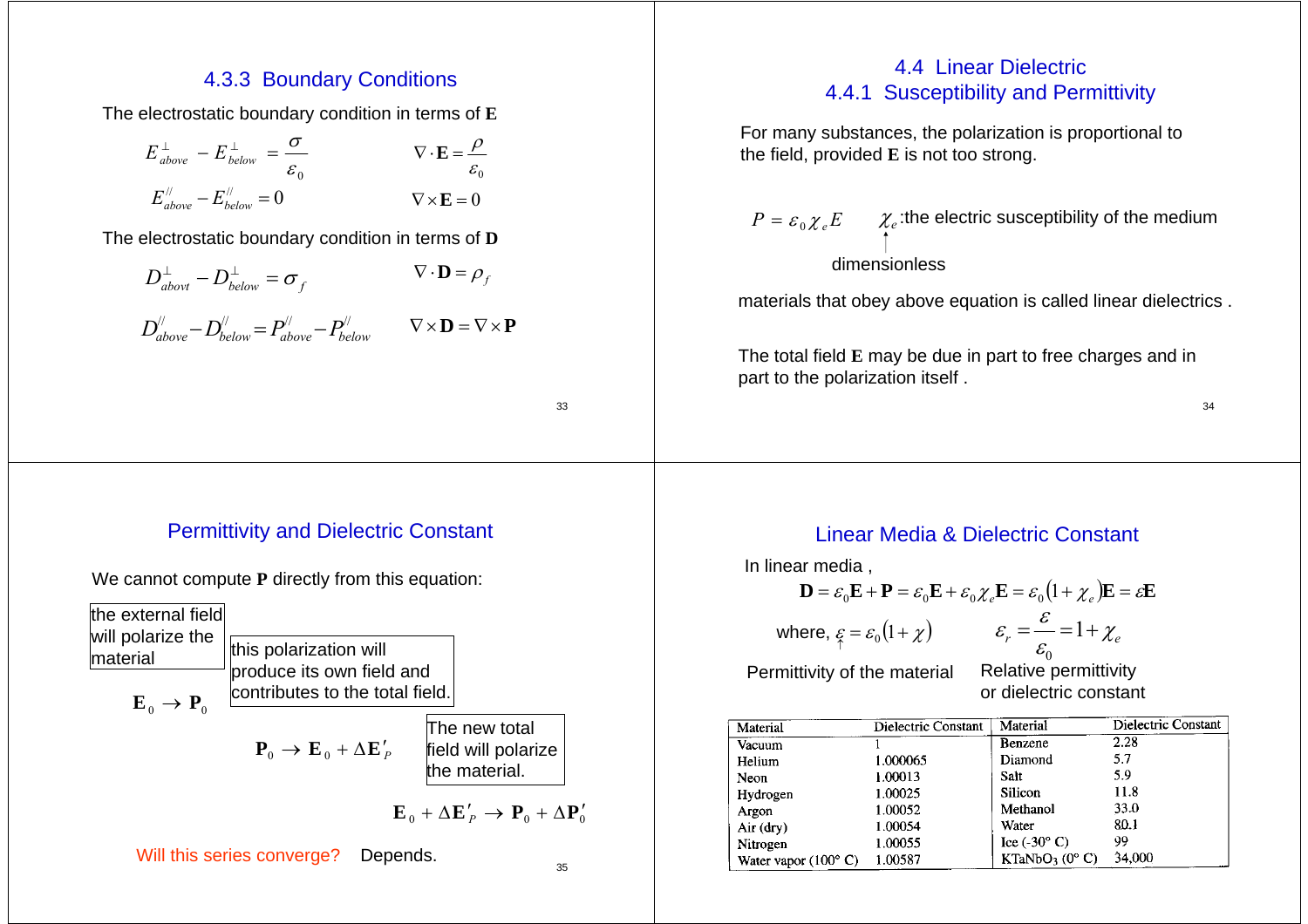Example 4.5 A metal shpere of radius *<sup>a</sup>* carries a charge *Q*. It is surrounded, out to radius *b* , by linear dielectric material of permittivity ε. Find the potential at the center (relative to infinity).

#### Sol: Use the generalized Gauss's law

$$
\mathbf{D} = \frac{Q}{4\pi r^2} \hat{\mathbf{r}} \quad \text{for all points} \quad r > a
$$
\n
$$
\mathbf{E} = \begin{cases} \frac{Q}{4\pi \varepsilon r^2} \hat{\mathbf{r}} & \text{for} \quad a < r < b \\ \frac{Q}{4\pi \varepsilon_0 r^2} \hat{\mathbf{r}} & \text{for} \quad r > b \end{cases}
$$

The metal sphere is equalpotential

$$
V = -\int_{\infty}^{a} \mathbf{E} \cdot d\mathbf{l} = -\int_{\infty}^{b} \frac{Q}{4\pi\varepsilon_{0}r^{2}} dr - \int_{b}^{a} \frac{Q}{4\pi\varepsilon_{0}\varepsilon_{r}r^{2}} dr = \frac{Q}{4\pi\varepsilon_{0}} \left(\frac{1}{b} + \frac{1}{\varepsilon_{r}a} - \frac{1}{\varepsilon_{r}b}\right)
$$

$$
\mathbf{P} = \varepsilon_{0} \chi_{e} \mathbf{E} = \frac{\varepsilon_{0} \chi_{e} Q}{4\pi\varepsilon_{0}r^{2}} \hat{\mathbf{r}} = \frac{Q}{4\pi r^{2}} \left(\frac{\chi_{e}}{1 + \chi_{e}}\right) \hat{\mathbf{r}}
$$

#### Stokes' Theorem for the Polarization

In general, linear dielectrics cannot escape the defect that  $\nabla \times \mathbf{P} \neq 0$ 

| Vacuum     | $P=0$     |
|------------|-----------|
| Dielectric | $P\neq 0$ |

However, if the space is entirely filled with a homogenous linear dielectric, then this objection is void.

 $\nabla \cdot \mathbf{D} = \rho_f$  $\nabla \times \mathbf{D} = 0$  $\mathbf{E} = \mathbf{\dot{-}} \mathbf{D} = \mathbf{\dot{-}} \mathbf{E}_{\text{vac}}$ *r*ε ε  $\begin{bmatrix} 1 \\ -D \end{bmatrix}$ 

Remark : When all the space is filled with a homogenous linear dielectric, the field everywhere is simply reduced by a factor of one over the dielectric constant .

#### Cont': Bound Charges in the Dielectric

 $\rho_{\scriptscriptstyle b} = -\nabla \cdot {\bf P} = 0$  $\left| \frac{-}{4} \right|$  $\left\{\begin{matrix} 1 \\ 1 \\ 1 \end{matrix}\right\}$  $= {\bf r} \cdot {\bf n}$  = 2 $\boldsymbol{0}$ 2  $\mathbf{0}$ 4 $\hat{\mathbf{n}} = \begin{cases} 4\pi\varepsilon b^2 \\ -\varepsilon_0 \chi_e Q \end{cases}$ *ab Q e e*  $\left| -\varepsilon_0 \chi \right|$ πεπε  $\varepsilon_{0}\chi$  $\sigma_{\iota} = \mathbf{P} \cdot \hat{\mathbf{n}}$ volume bound charge surface bound charge  $\left\{\begin{array}{r} \varepsilon_0 \chi_e \mathcal{Q} \\ \frac{\mathcal{E}_0 \chi_e \mathcal{Q}}{\chi_e} \end{array}\right.$  at the outer surface at the inner surface

 $\textsf{which is +} \hat{\textbf{r}} \textsf{at} \textit{b} \textsf{but -} \hat{\textbf{r}} \textsf{at} \textit{a} \,.$ Note that  $\hat{\mathbf{n}}$  always points outward with respect to the dielectric,

The surface bound charge at inner surface is negative. It is this layer of negative charge that reduces the field, within the dielectric by a factor of  $\,mathcal{E}_{\,r}$  .

In this respect a dielectric is rather like an imperfect conductor.

38

## Shielding Effect & Susceptibility Tensor

The polarization of the medium partially "shields" the charge, by surrounding it with bound charge of the opposite sign.



For some material, it is generally easier to polarize in some directions than in others .

$$
\mathbf{P} = \varepsilon_0 \chi_e \mathbf{E}
$$

**linear dielectric** 

 $P_x = \epsilon_0 (\chi_{e_{xx}} E_x + \chi_{e_{xy}} E_y + \chi_{e_{xz}} E_z)$  $P_y = \epsilon_0 (\chi_{e_{yx}} E_x + \chi_{e_{yy}} E_y + \chi_{e_{yz}} E_z)$ <br> $P_z = \epsilon_0 (\chi_{e_{zx}} E_x + \chi_{e_{zx}} E_y + \chi_{e_{zz}} E_z)$ 

general case the susceptibility tensor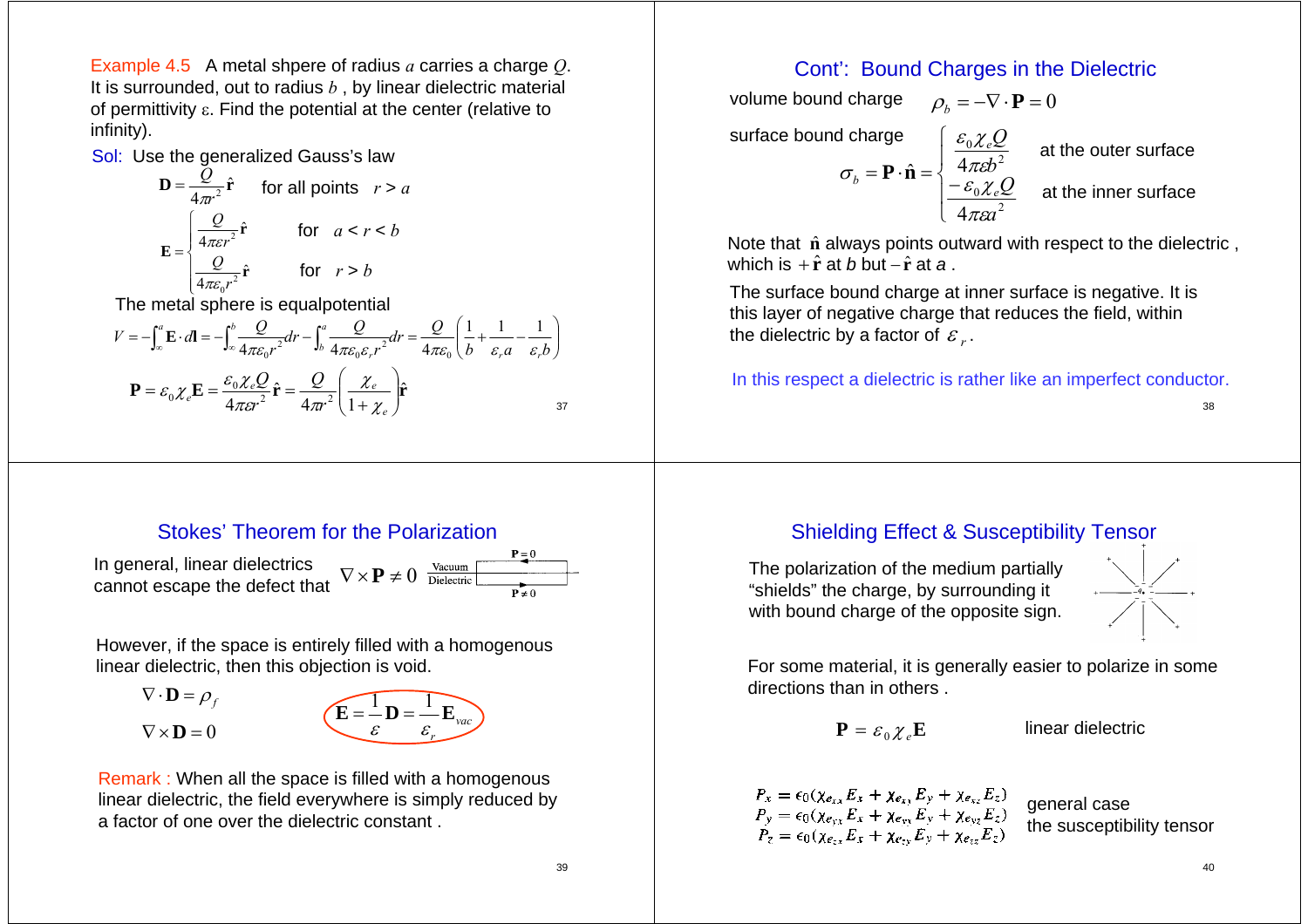Prob. 4.18 The space between the planes of a parallel-plate capacitor is filled with two slabs of linear dielectric material. Each slab has thickness *a*, so the total distance between the plates is 2*<sup>a</sup>*. Slab 1 has a dielectric constant of 2, and slab 2 has a dielectric constant of 1.5 the free charge density on the top plate is  $\sigma$  and on the bottom plate  $-\sigma$ .

- (a) Find the electric displacement **D** in each slab.
- (b) Find the electric field **E** in each slab.
- (c) Find the polarization **P** in each slab.
- (d) Find the potential difference between the plates.
- (e) Find the location and amount of all bound charge.
- (f) Now that you know all the charge (free and bound), recalculate the field in each slab, and confirm your answer to (d).



## 4.4.2 Boundary Value Problems with Linear Dielectrics

Relation between bound charge and free charge

$$
\rho_b = -\nabla \cdot \mathbf{P} = -\nabla \cdot \left(\varepsilon_0 \chi_e \frac{\mathbf{D}}{\varepsilon}\right) = -\frac{\chi_e}{\int 1 + \chi_e} \rho_f
$$

in a homogenous linear dielectric

44

#### shielding effect

The boundary conditions that makes reference only to the free charge.

$$
D_{\textit{about}}^{\perp} - D_{\textit{below}}^{\perp} = \sigma_f \implies \varepsilon_{\textit{above}} E_{\textit{above}}^{\perp} - \varepsilon_{\textit{below}} E_{\textit{below}}^{\perp} = \sigma_f
$$

$$
\begin{aligned} \left(\varepsilon_{\text{above}} \nabla V_{\text{above}} - \varepsilon_{\text{below}} \nabla V_{\text{below}}\right) &= -\sigma_{\text{f}} \hat{\mathbf{n}}\\ \text{or} \quad & \left(\varepsilon_{\text{above}} \frac{\partial V_{\text{above}}}{\partial n} - \varepsilon_{\text{below}} \frac{\partial V_{\text{below}}}{\partial n}\right) = -\sigma_{\text{f}} \quad \text{where} \quad \frac{\partial V_{\text{above}}}{\partial n} = \nabla V \cdot \hat{\mathbf{n}}. \end{aligned}
$$

#### Homogeneous Linear Dielectric Sphere

Example 4.7 A sphere of homogeneous linear dielectric material is placed in a uniform electric field **E**. Find the resulant electric field.

Sol: Look at Ex. 3.8 an uncharged conducting sphere. In that case the field of the induced charge *completely* canceled **E** within the sphere; However, in a dielectric the cancellation is only *partial*.

#### The boundary conditions

(i) 
$$
V_{\text{in}} = V_{\text{out}}, \quad \text{at } r = R,
$$
  
\n(ii)  $\epsilon \frac{\partial V_{\text{in}}}{\partial r} = \epsilon_0 \frac{\partial V_{\text{out}}}{\partial r}, \quad \text{at } r = R,$   $\longrightarrow$  no free charge  
\n(iii)  $V_{\text{out}} \rightarrow -E_0 r \cos \theta, \quad \text{for } r \gg R.$ 

$$
V(r, \theta) = \sum_{\ell=0}^{\infty} (A_{\ell}r^{\ell} + B_{\ell}r^{-(\ell+1)})P_{\ell}(\cos\theta)
$$
  
\n
$$
\begin{cases}\nV_{in}(r, \theta) = \sum_{\ell=0}^{\infty} A_{\ell}r^{\ell}P_{\ell}(\cos\theta) & r \leq R \\
V_{out}(r, \theta) = -E_{0}r\cos\theta + \sum_{\ell=0}^{\infty} B_{\ell}r^{-(\ell+1)}P_{\ell}(\cos\theta) & r \geq R \\
B.C. (iii)\n\end{cases}
$$
  
\nB.C. (i):  $A_{\ell}R^{\ell}P_{\ell} = -E_{0}R\cos\theta + B_{\ell}R^{-(\ell+1)}P_{\ell}$   
\n
$$
\Rightarrow \begin{cases}\nA_{1}R = -E_{0}R + B_{1}R^{-2} & \ell = 1 \\
A_{\ell}R^{\ell} = B_{\ell}R^{-(\ell+1)} & \ell \neq 1\n\end{cases}
$$
  
\nB.C. (ii):  $\varepsilon_{r}A_{\ell}R^{\ell-1}P_{\ell} = -E_{0}\cos\theta - (\ell+1)B_{\ell}R^{-(\ell+2)}P_{\ell}$   
\n
$$
\Rightarrow \begin{cases}\n\varepsilon_{r}A_{1} = -E_{0} - 2B_{1}R^{-3} & \ell = 1 \\
\varepsilon_{r}A_{\ell}R^{\ell-1} = -(\ell+1)B_{\ell}R^{-(\ell+2)} & \ell \neq 1\n\end{cases}
$$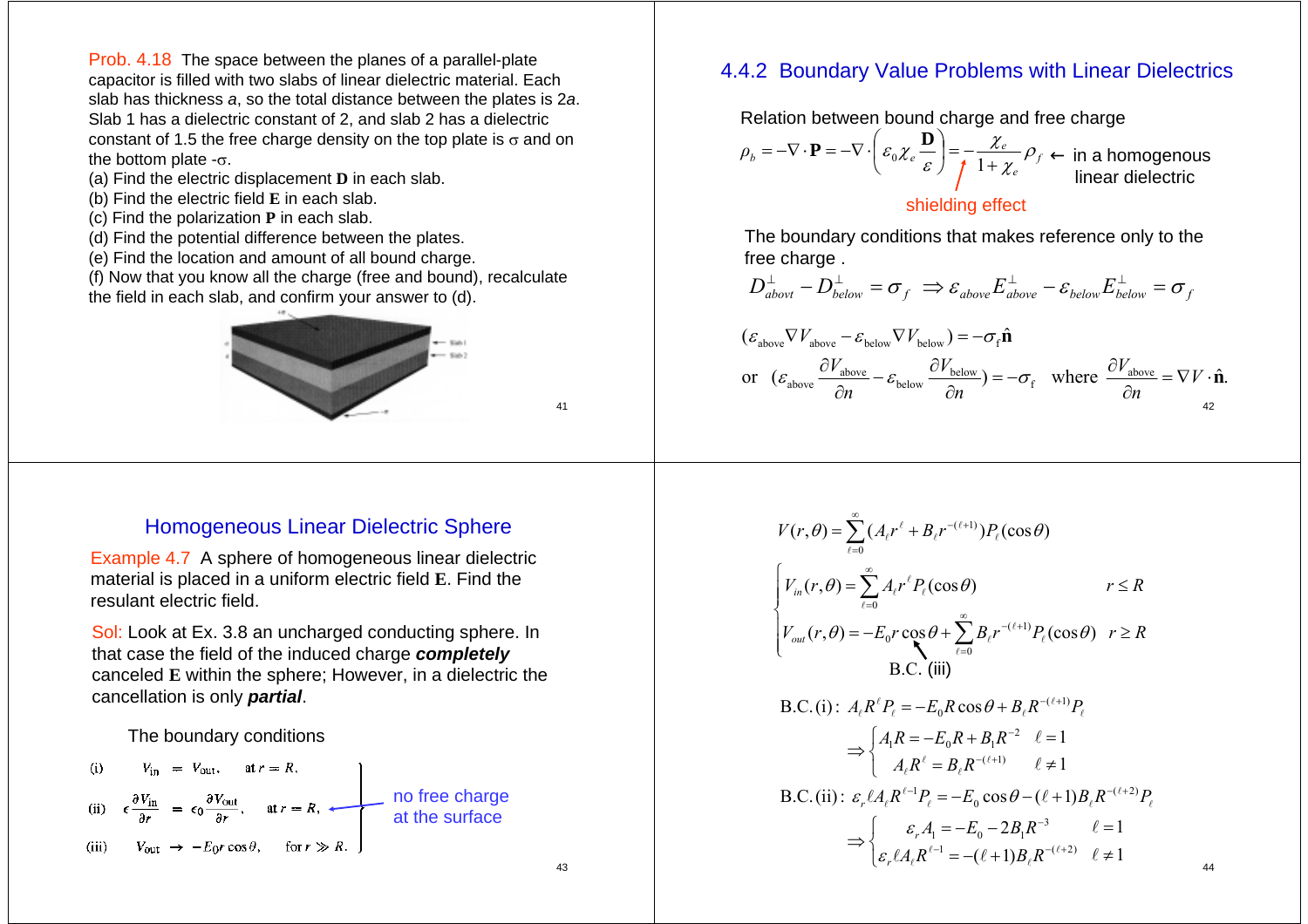$$
\begin{cases}\nA_{1}R = -E_{0}R + B_{1}R^{-2} & \ell = 1 \\
A_{\ell}R^{\ell} = B_{\ell}R^{-(\ell+1)} & \ell \neq 1\n\end{cases}\n\begin{cases}\n\varepsilon_{r}A_{1} = -E_{0} - 2B_{1}R^{-3} & \ell = 1 \\
\varepsilon_{r} \ell A_{\ell}R^{\ell-1} = -(\ell+1)B_{\ell}R^{-(\ell+2)} & \ell \neq 1\n\end{cases}
$$
\n
$$
\Rightarrow\n\begin{cases}\nA_{1} = -\frac{3E_{0}}{\varepsilon_{r} + 2}; B_{1} = \frac{\varepsilon_{r} - 1}{\varepsilon_{r} + 2}R^{3} & \ell = 1 \\
A_{\ell} = B_{\ell} = 0 & \ell \neq 1\n\end{cases}
$$
\n
$$
\begin{cases}\nV_{in}(r, \theta) = -\frac{3E_{0}}{\varepsilon_{r} + 2}r\cos\theta \\
V_{out}(r, \theta) = -E_{0}r\cos\theta + \left(\frac{\varepsilon_{r} - 1}{\varepsilon_{r} + 2}\right)R^{3}E_{0}r^{-2}\cos\theta\n\end{cases}
$$
\n
$$
\mathbf{E}_{in} = -\nabla V_{in} = -\frac{3E_{0}}{\varepsilon_{r} + 2}\hat{\mathbf{z}} \leftarrow \text{uniform}
$$

### 4.4.3 Energy in Dielectric systems

How to express the energy for a dielectric filled capacitor? Suppose we bring in the free charge, a bit at a time. As  $\rho_f$  is increased by an amount  $\Delta \rho_{f},$  the polarization will charge and with it the bound charge distribution.

The work done on the incremental free charge is :

$$
\Delta W = \int (\Delta \rho_f) V d\tau
$$

$$
\nabla \cdot \mathbf{D} = \rho_f \Rightarrow \Delta \rho_f = \nabla \cdot (\Delta \mathbf{D}) \leftarrow \text{the resulting change in } \mathbf{D}
$$

$$
\Delta W = \int (\nabla \cdot \Delta \mathbf{D}) V d\tau = \int (\nabla \cdot \Delta \mathbf{D} V - \nabla V \cdot \Delta \mathbf{D}) d\tau
$$

surface integral vanish if we integral will over all of pace.

$$
\Delta W = \int \mathbf{E} \cdot \Delta \mathbf{D} d\tau = \frac{1}{2} \int \Delta (\varepsilon \mathbf{E}^2) d\tau \quad \therefore W = \frac{1}{2} \int (\mathbf{E} \cdot \mathbf{D}) d\tau
$$

## Partial Image Charge

Example 4.8 Suppose the entire region below the plane z=0 is filled with uniform linear dielectric material of susceptibility  $\chi_e$ . Calculate the force on a point charge *q* situated at distant *d* above the origin.

Sol: The surface bound charge on the xy plane is of opposite sign to  $q$  , so the force will be attractive.  $\hskip1cm \lbrack$ 



## Which Formula is Correct?

$$
W = \frac{1}{2} \int (\varepsilon_0 \mathbf{E} \cdot \mathbf{E}) d\tau
$$
 derived in Chap. 2  
speak to somewhat  

$$
W = \frac{1}{2} \int (\mathbf{E} \cdot \mathbf{D}) d\tau
$$
 derived in Chap. 4  
different question

What do we mean by "the energy of a system"?

It is the work required to assemble the system.

(1) Bring in all the charges (free and bound ), one by one, with tweezers, and glue each one down in its proper final position (Chap. 2).

(2) Bring in the free charges, with the unpolarized dielectric in place, one by one, allowing the dielectric to respond as it see fit (Chap. 4).